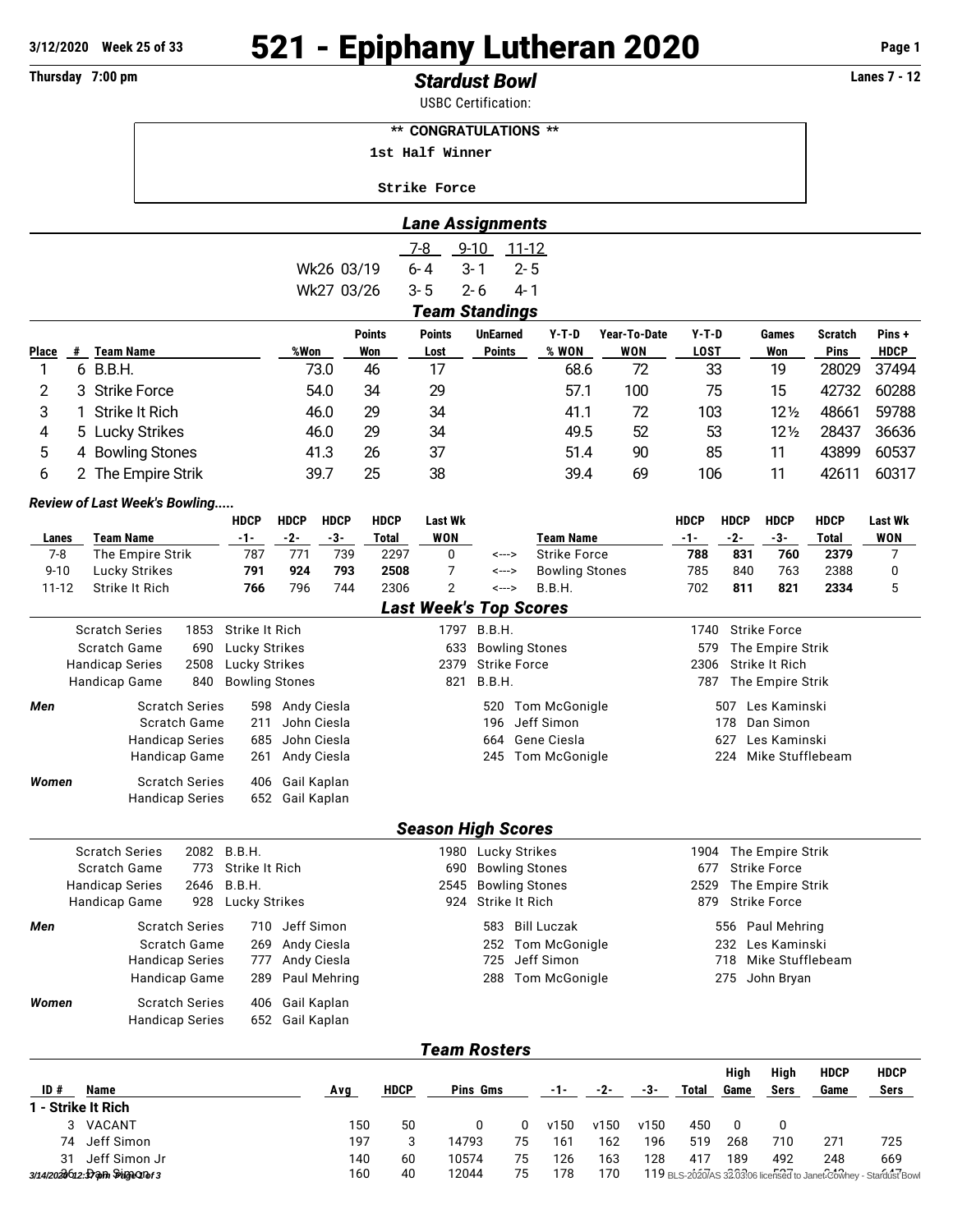| 3/12/2020        | <b>Week 25 of 33</b>  |     |             |          |     | Page 2 |      |              |             |             |      |             |             |
|------------------|-----------------------|-----|-------------|----------|-----|--------|------|--------------|-------------|-------------|------|-------------|-------------|
|                  |                       |     |             |          |     |        |      |              |             | <b>High</b> | High | <b>HDCP</b> | <b>HDCP</b> |
| ID#              | <b>Name</b>           | Avg | <b>HDCP</b> | Pins Gms | -1- | -2-    | -3-  | <b>Total</b> | Game        | <b>Sers</b> | Game | Sers        |             |
|                  | 2 - The Empire Strik  |     |             |          |     |        |      |              |             |             |      |             |             |
| 26               | Alan Stocks           | 158 | 42          | 1902     | 12  | 128    | 168  | 136          | 432         | 189         | 502  | 228         | 619         |
| 47               | Clyde Helwink         | 158 | 42          | 10016    | 63  | a153   | a153 | a153         | 459         | 195         | 533  | 237         | 665         |
| 84               | Gail Kaplan           | 119 | 81          | 8604     | 72  | 152    | 135  | 119          | 406         | 152         | 406  | 234         | 652         |
| 38               | <b>Tom Connolly</b>   | 133 | 67          | 3601     | 27  |        |      |              | 0           | 177         | 466  | 247         | 676         |
| 66               | <b>Mike Carson</b>    | 146 | 54          | 1759     | 12  | 146    | 107  | 123          | 376         | 180         | 490  | 230         | 670         |
| 3 - Strike Force |                       |     |             |          |     |        |      |              |             |             |      |             |             |
| 42               | Marty Jensen          | 157 | 43          | 11309    | 72  | 161    | 173  | 148          | 482         | 204         | 501  | 247         | 630         |
| 212              | Dennis Sluga          | 120 | 80          | 6506     | 54  |        |      |              | 0           | 150         | 405  | 230         | 642         |
| 34               | Jerry Figliulo        | 147 | 53          | 8429     | 57  | a142   | a142 | a142         | 426         | 185         | 476  | 236         | 630         |
| 21               | Mike Stufflebeam      | 122 | 78          | 2949     | 24  | 114    | 146  | 109          | 369         | 157         | 439  | 242         | 718         |
| 11               | Kara Jensen           | 159 | 41          | 1439     | 9   | 158    | 157  | 148          | 463         | 228         | 504  | 260         | 600         |
|                  | 4 - Bowling Stones    |     |             |          |     |        |      |              |             |             |      |             |             |
| 57               | <b>Tom McGonigle</b>  | 164 | 36          | 12345    | 75  | 163    | 209  | 148          | 520         | 252         | 575  | 288         | 683         |
| 32               | Wes Odean             | 135 | 65          | 5697     | 42  |        |      |              | $\mathbf 0$ | 0           | 0    |             |             |
| 30               | Dave Wyman            | 127 | 73          | 8783     | 69  | 109    | 136  | 130          | 375         | 158         | 396  | 231         | 615         |
| 44               | Paul Mehring          | 163 | 37          | 2457     | 15  |        |      |              | $\mathbf 0$ | 234         | 556  | 289         | 682         |
| 22               | <b>Ken Fries</b>      | 151 | 49          | 6370     | 42  | a146   | a146 | a146         | 438         | 199         | 531  | 250         | 684         |
| 81               | Roy Cook              | 150 | 50          | 2252     | 15  | 160    | 142  | 132          | 434         | 191         | 514  | 246         | 673         |
|                  | 5 - Lucky Strikes     |     |             |          |     |        |      |              |             |             |      |             |             |
| 15               | John Ciesla           | 158 | 42          | 6669     | 42  | 178    | 211  | 164          | 553         | 214         | 553  | 262         | 685         |
| 18               | Les Kaminski          | 161 | 39          | 6764     | 42  | 147    | 193  | 167          | 507         | 232         | 551  | 272         | 671         |
| 19               | John Bryan            | 157 | 43          | 7089     | 45  | 117    | 161  | 131          | 409         | 229         | 546  | 275         | 684         |
| 20               | <b>Chris Esposito</b> | 158 | 42          | 6657     | 42  |        |      |              | 0           | 192         | 517  | 236         | 646         |
| 14               | Gene Ciesla           | 101 | 99          | 611      | 6   | 115    | 125  | 97           | 337         | 125         | 337  | 234         | 664         |
| $6 - B.B.H.$     |                       |     |             |          |     |        |      |              |             |             |      |             |             |
| 23               | <b>Bill Luczak</b>    | 170 | 30          | 6661     | 39  | a165   | a165 | a165         | 495         | 209         | 583  | 243         | 685         |
| 24               | Andy Ciesla           | 184 | 16          | 8283     | 45  | 165    | 190  | 243          | 598         | 269         | 687  | 289         | 777         |
| 27               | Jim Danielson         | 124 | 76          | 5618     | 45  | 103    | 142  | 134          | 379         | 169         | 426  | 247         | 660         |
| 37               | <b>Greg Danielson</b> | 143 | 57          | 6450     | 45  | 90     | 135  | 100<br>. .   | 325         | 193         | 517  | 254         | 709         |

### *Temporary Substitutes Division 1: Enter Div Label*

### *Men Division 1: Enter Div Label*

|                                |                 |              |              |   | High | <b>High</b> | <b>HDCP</b> | <b>HDCP</b> |       |       |       |              | <b>HDCP</b>                                                  |
|--------------------------------|-----------------|--------------|--------------|---|------|-------------|-------------|-------------|-------|-------|-------|--------------|--------------------------------------------------------------|
| Name                           | <b>Avg HDCP</b> |              | Pins Gms     |   | Game | Sers        | Game        | <b>Sers</b> | $-1-$ | $-2-$ | $-3-$ | <b>Total</b> | <b>Total</b>                                                 |
| Rudy Albores                   | 0               | 0            | O            | 0 | 0    | 0           |             |             |       |       |       | 0            | O                                                            |
| <b>Ken Bartels</b>             | bk146           | 54           | O            | 0 | 0    | 0           |             |             |       |       |       | O            | U                                                            |
| Leon Brent                     | <sup>0</sup>    | $\Omega$     | O            | 0 | 0    | 0           |             |             |       |       |       | 0            |                                                              |
| Jim Browning                   | 0               | $\Omega$     | <sup>0</sup> | 0 | 0    | 0           |             |             |       |       |       | 0            |                                                              |
| Vince Bryan                    | 109             | 91           | 656          | 6 | 0    | 0           |             |             |       |       |       | 0            |                                                              |
| Greg Castora                   | 0               | 0            | 0            | 0 | 0    | 0           |             |             |       |       |       | 0            |                                                              |
| <b>Brendan Connor</b>          | O               | 0            | O            | 0 | 0    | 0           |             |             |       |       |       | 0            |                                                              |
| Peter Connor                   |                 | 0            | 0            | 0 | 0    | 0           |             |             |       |       |       | 0            |                                                              |
| Jon Cordell                    |                 | O            |              | 0 | 0    | 0           |             |             |       |       |       | 0            |                                                              |
| Doug Davies                    |                 | O            |              | U | 0    | O           |             |             |       |       |       | 0            |                                                              |
| Mark Decker                    |                 | ŋ            |              | 0 | 0    | 0           |             |             |       |       |       | 0            |                                                              |
| Frank Delinger                 |                 | 0            | O            | 0 | 0    | 0           |             |             |       |       |       | 0            |                                                              |
| Dave Didier                    |                 | 0            | n            | 0 | 0    | 0           |             |             |       |       |       | 0            |                                                              |
| Rod Durham                     |                 | <sup>0</sup> |              | 0 | 0    | 0           |             |             |       |       |       | O            |                                                              |
| <b>Robert Fisher</b>           |                 | 0            | n            | 0 | 0    | 0           |             |             |       |       |       | 0            |                                                              |
| Loren Fujiwara                 |                 | 0            |              | 0 | 0    | 0           |             |             |       |       |       | 0            |                                                              |
| <b>Chris Helwink</b>           |                 | 0            | n            | 0 | 0    | 0           |             |             |       |       |       | 0            |                                                              |
| <b>Bruce Hill</b>              |                 | 0            | n            | 0 | 0    | 0           |             |             |       |       |       | 0            |                                                              |
| Dave Hoffer                    |                 | 0            |              | 0 | 0    | 0           |             |             |       |       |       | O            |                                                              |
| Ron Hornstrom                  |                 | <sup>0</sup> |              | 0 | 0    | 0           |             |             |       |       |       | 0            |                                                              |
| Kevin Kost                     |                 | U            |              | U | 0    | 0           |             |             |       |       |       | 0            |                                                              |
| George Kouba                   |                 | Ω            |              | 0 | 0    | 0           |             |             |       |       |       | 0            |                                                              |
| Kent Kouba                     | O               | <sup>0</sup> | O            | 0 | 0    | 0           |             |             |       |       |       | 0            |                                                              |
| Mike Kozuchowski               |                 | 0            |              | 0 | 0    | 0           |             |             |       |       |       | 0            |                                                              |
| <b>Mark Krizek</b>             |                 | 0            |              | 0 | 0    | 0           |             |             |       |       |       | 0            |                                                              |
| Bob Kryzewski                  |                 | 0            |              | 0 | 0    | 0           |             |             |       |       |       | 0            |                                                              |
| <b>Kevin Kurtis</b>            |                 | 0            | O            | 0 | 0    | 0           |             |             |       |       |       | 0            |                                                              |
| John Langer                    | O               | 0            | 0            | 0 | 0    | 0           |             |             |       |       |       | o            |                                                              |
| Patrick Layne                  | 0               | 0            | 0            | 0 | 0    | 0           |             |             |       |       |       | በ            |                                                              |
| 3/14/2020 12:37 pm Page 2 of 3 |                 |              |              |   |      |             |             |             |       |       |       |              | BLS-2020/AS 32.03.06 licensed to Janet Cowhey - Stardust Bow |